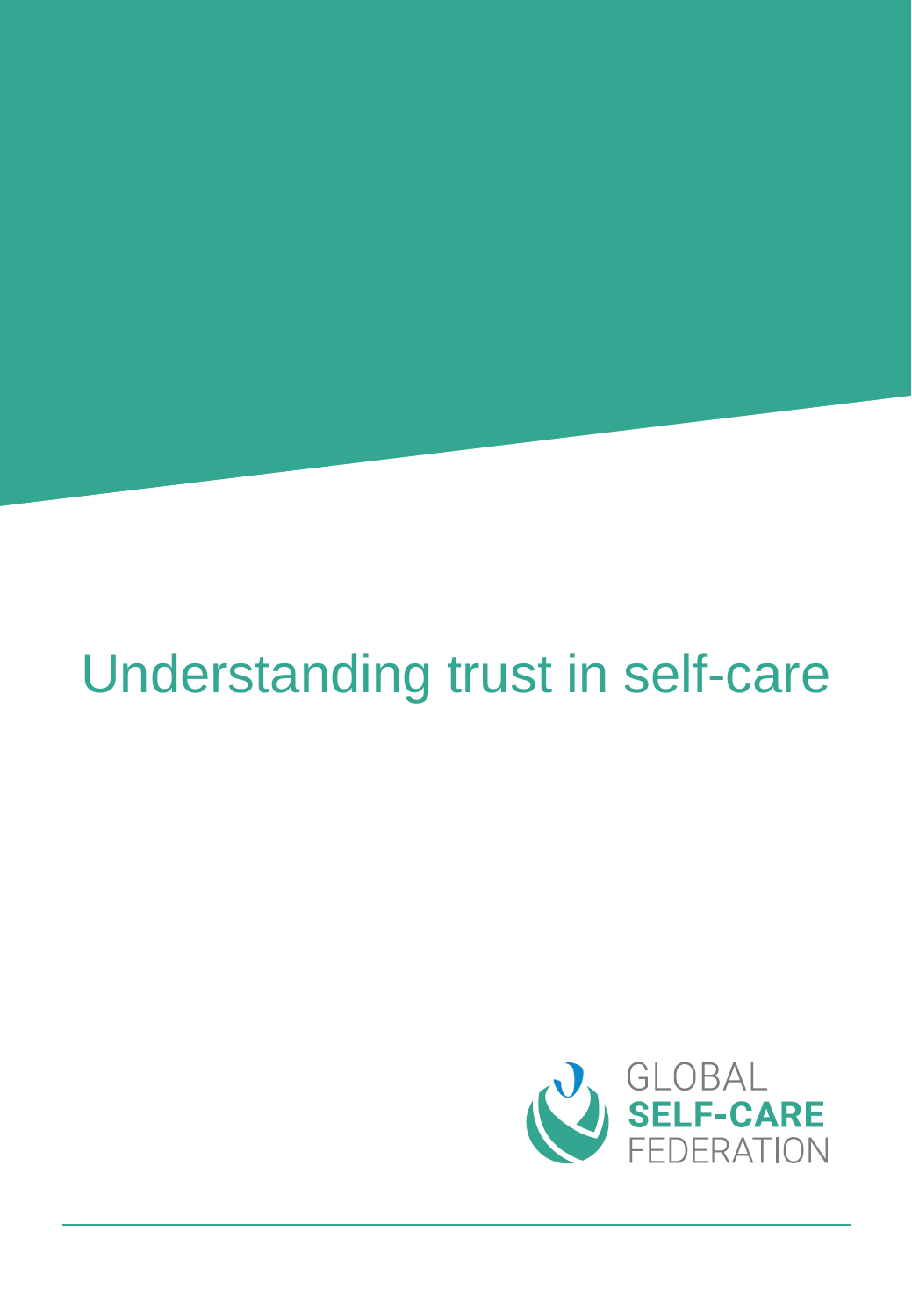# **CONTENTS**

|                                            | Page            |
|--------------------------------------------|-----------------|
| <b>Contents</b>                            | 2               |
| Foreword                                   | 3               |
| How the study was done                     | $\overline{4}$  |
| <b>Summary</b>                             | $5\overline{)}$ |
| Perceptions of the term self-care          | 6               |
| Trust in the self-care industry overall    | $\overline{7}$  |
| Trust in the self-care industry by region  | 8               |
| Drivers of trust in the self-care industry | 9               |
| <b>Trusted sources</b>                     | 10              |
| Improving trust in self-care               | 11              |
| About us                                   | 12              |

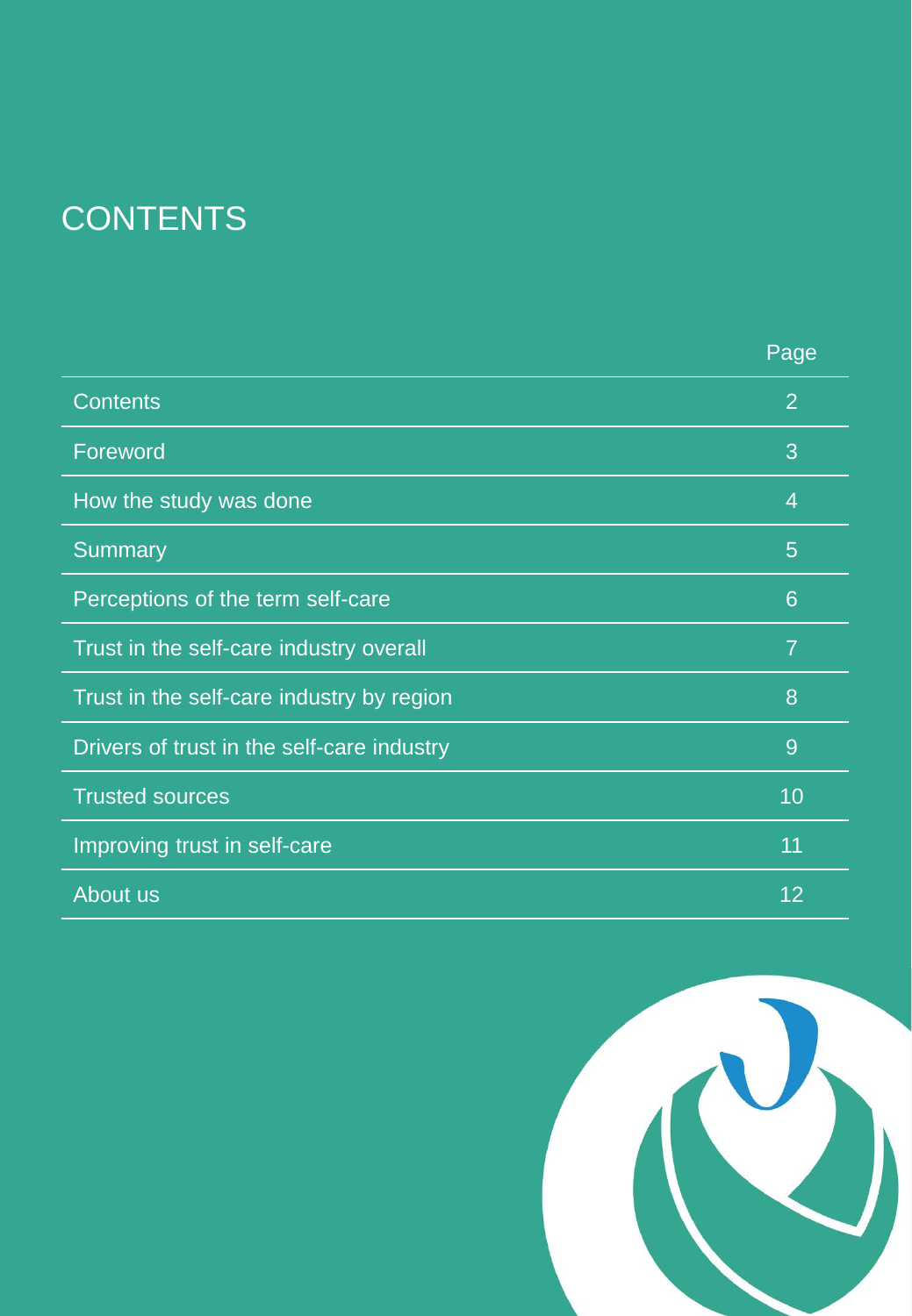

#### FOREWORD

As the Global Self-Care Federation celebrates its 50th anniversary, we look at the progress we've made over the past five decades to find our industry at an important juncture. The self-care industry has never been better placed to address the growing need for healthcare solutions around the globe. The goal of the trust audit was to help us understand the landscape in which we work, and to support our efforts to further the potential of self-care as part of an integrated healthcare system.

Self-care is an increasingly important component of healthcare delivery, providing greater choice, care, and value to consumers, while easing the burden of work on traditional healthcare systems.

Trust is the bedrock of the self-care industry and a key determinant in successful self-care delivery. Consumers must trust that the information they receive is reliable, and that the products they use to care for their health are appropriate to treat their ailments.

As the Global Self-Care Federation of national, regional, multinational associations and consumer healthcare corporations on all continents, we are committed to a world where self-care increasingly contributes to better health and healthcare outcomes for all. To help us support this goal, we commissioned Echo Research to conduct a Trust Audit to:

- Assess trust in the self-care industry for both consumers and stakeholders;
- Measure the six drivers of trust (transparency, safety, efficacy, pricing, responsible use, and responsible marketing)
- Identify the most trusted sources of information associated with self-care; and
- Consider what GSCF can do to improve trust in the self-care industry.

We would like to thank all our participants who generously gave up their time to take part in the interview process — your thoughts and expertise have been instrumental in bringing substance to this report.

We are pleased to share a summary of the findings.



**Judy Stenmark** Director General Global Self-Care Federation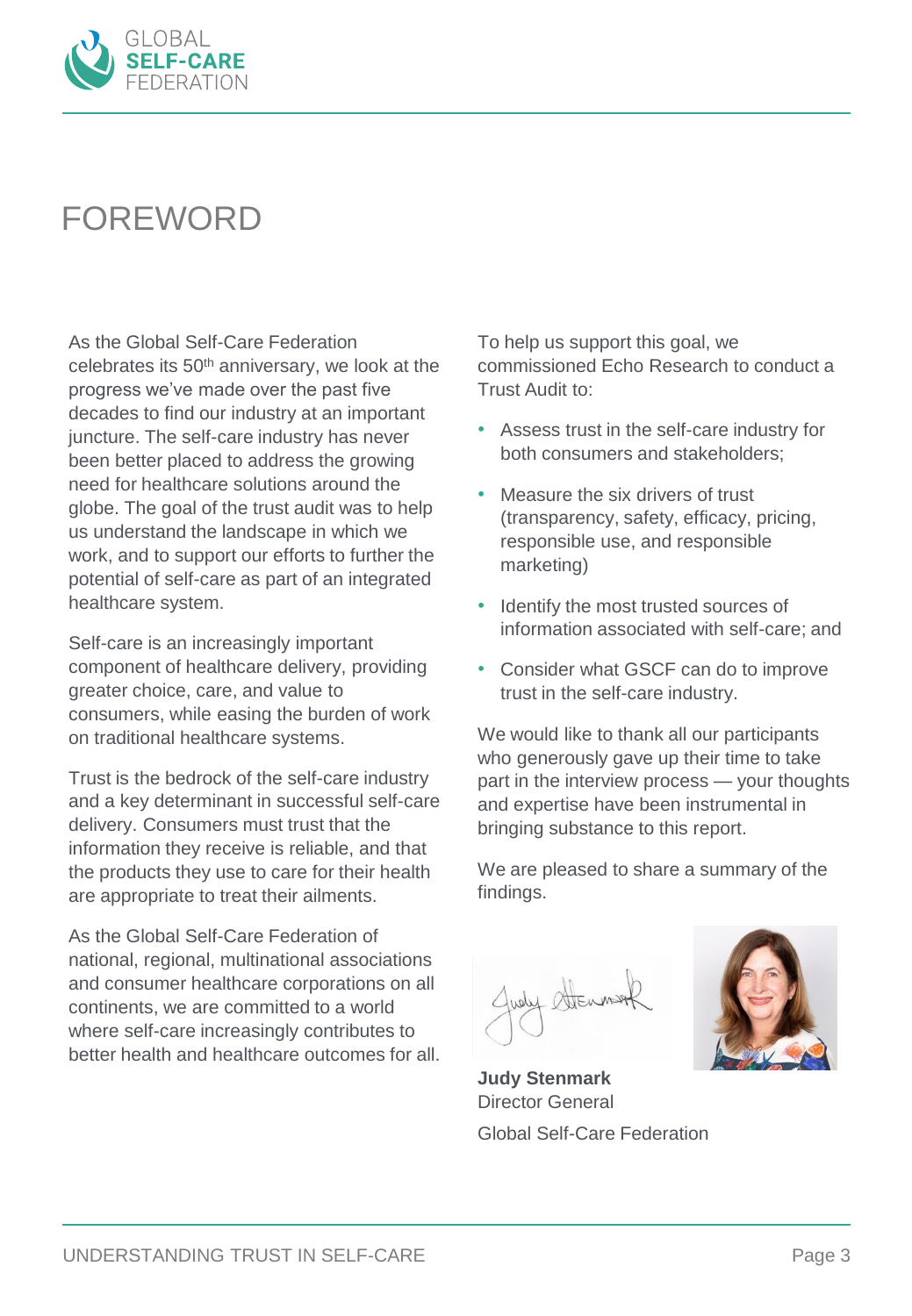

#### HOW THE STUDY WAS DONE

Global reputation research specialists, Echo Research, conducted a fully integrated and bespoke audit of reputation and trust in the global self-care industry that consisted of:



102 telephone interviews with professional **stakeholders** from global and pan-regional organisations

7,088 online **consumer** interviews across 8 countries worldwide

**Global social listening** to benchmark media sentiment. The research was carried between January and April 2020, with a retrospective view of social listening from digital content published between May and November 2019.

This report summarises key findings from stakeholder, consumer and global social listening elements of this research.

The findings report on the self-care industry as a whole encompassing over-the counter medicines (OTC), vitamins and dietary supplements, diagnostics devices and medical/other devices.

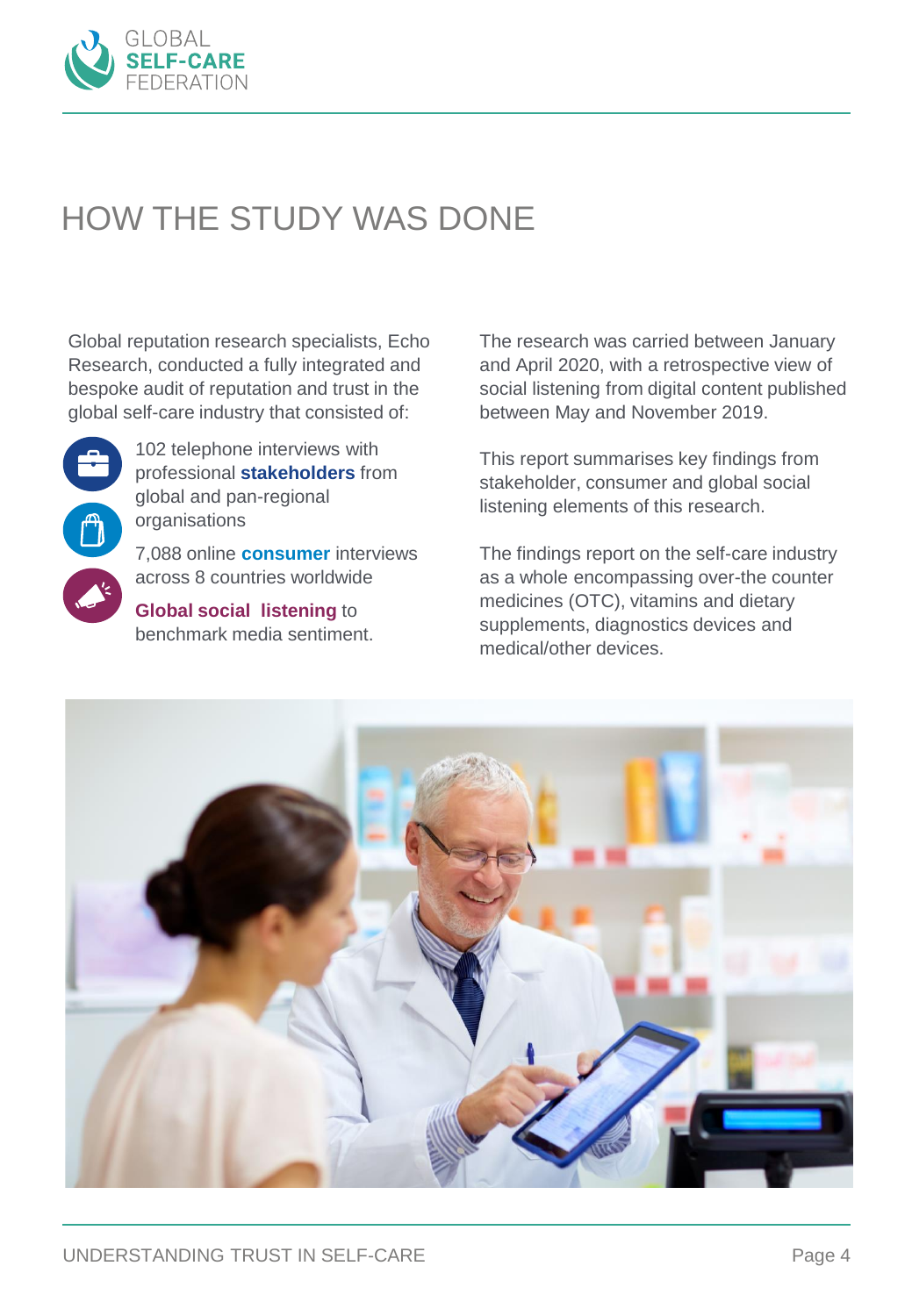

#### SUMMARY

- Self-care, as a term, is widely understood to mean people being empowered to take responsibility for their physical and mental health.
- While consumer trust in the self-care industry is high, a fifth of professional stakeholders say they mistrust the industry.
- Stakeholders trust the self-care industry in Europe the most, and in Africa the least.
- Product safety, efficacy, regulation and societal benefits are positive attributes of the self-care industry.
- Stakeholders recognise the benefits of self-care for healthcare systems under pressure.
- In terms of the limited concerns raised. stakeholders worry about irresponsible marketing by manufacturers and irresponsible product use.
- The most trusted information sources on self-care for stakeholders are scientific journals. For consumers, it is advice from healthcare professionals.
- Stakeholders would like to see the selfcare industry invest in more consumer education and collaboration and to further improve standards of ethics, regulation and transparency in the industry.

#### **How we are acting on these findings Key findings**

As a result of this study, the Global Self-Care Federation has developed an action plan for improving trust in the self-care industry.

This includes:

- **Stakeholder engagement:** developing existing relationships (such as GSCF's long-standing relations with the World Health Organization) and building new ones.
- **Consumer education:** developing and promoting a hub for consumer education resources from GSCF members and other recognised bodies.
- **GSCF Code of Ethics:** developing and implementing a GSCF code of ethics for members to uphold and recognise as best practice.
- **Scientific evidence for self-care:**  publishing and communicating robust scientific evidence, including on the public health and economic value of self-care.
- **Strategy for Africa: continuing the work of** GSCF's Africa working group to engage with national governments, regulatory bodies and AMRH (African Medicines Regulatory Harmonization) to embed selfcare in national healthcare plans and harmonise standards.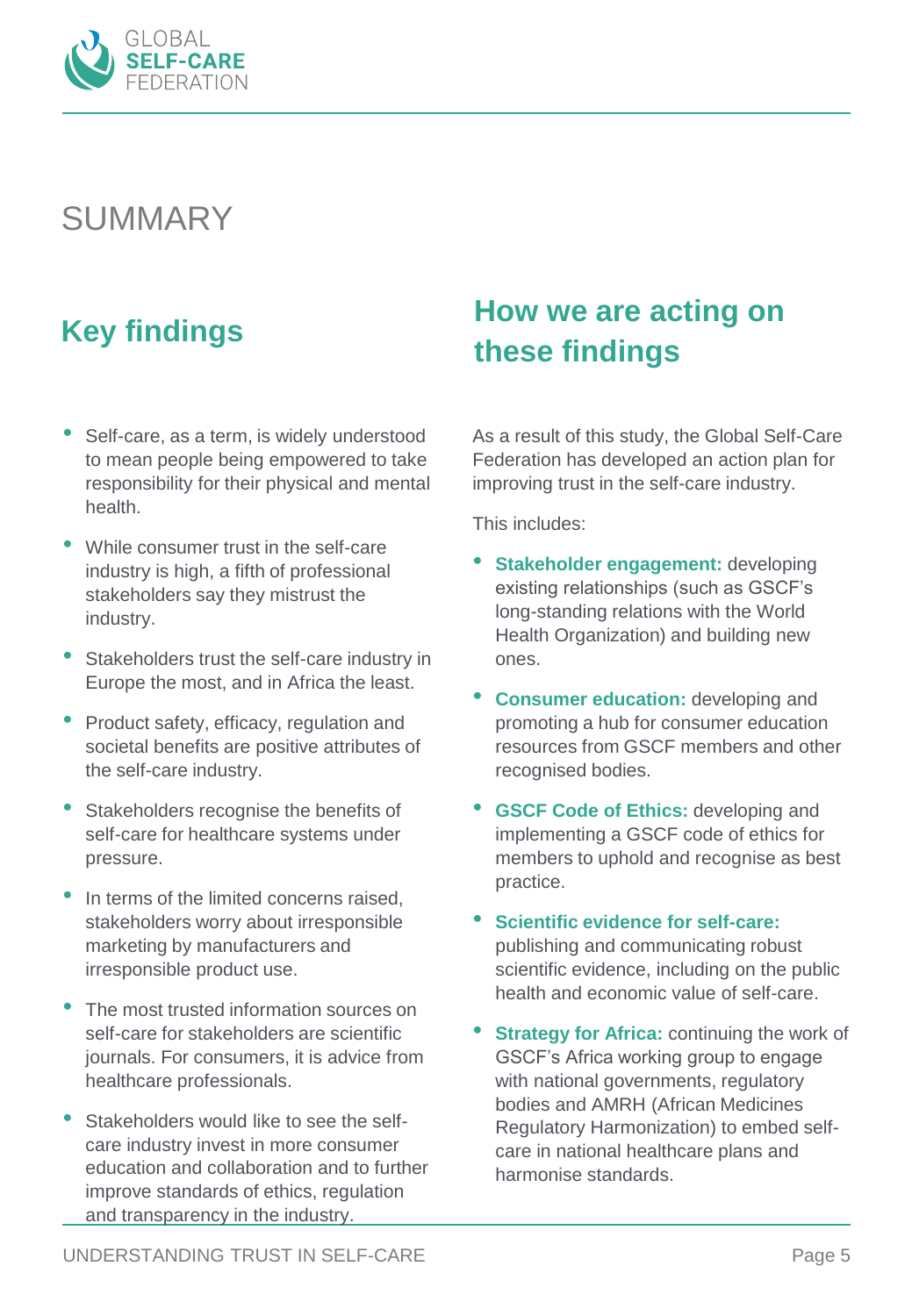

# PERCEPTIONS OF THE TERM SELF-CARE

#### **Empowerment and responsibility are the defining themes of self-care**

When asked to define the term self-care, themes such as empowerment and responsibility proved central to stakeholders' understanding.

In summary, it is "*people deciding what to do for their health"* – be it mental or physical – and *"taking action to implement it."* NGO

This includes *"personal knowledge of how to care for myself and how to use tools, knowledge and resources to take care of myself."* HCP representative body

In many ways, self-care was linked to taking unnecessary pressure off medical professionals by acting independently: *"trying to treat some illnesses and discomforts without visiting a practitioner of any sort."*  Regulator

But it was also viewed as a joint venture between patients and healthcare practitioners: *"empowered patients having shared responsibility with health professionals in order to have the healthy outcomes they desire."* Patient advocacy group

#### **DEFINITION OF THE TERM 'SELF-CARE'**



**Empowered patients**  (taking an active role in their own health) 80%

| <b>Managing health</b><br>without medical<br>professional<br>25% | Seeking/<br>sharing<br>health<br>knowledge<br>21%                     |
|------------------------------------------------------------------|-----------------------------------------------------------------------|
| <b>Sharing</b><br>responsibility for<br>health<br>17%            | <b>Prevention of</b><br>illness/<br>maintenance<br>of wellness<br>16% |

Q. How would you define the term 'self-care'? What does the term mean to you? Base: All stakeholders( n=102). Open question – verbatim responses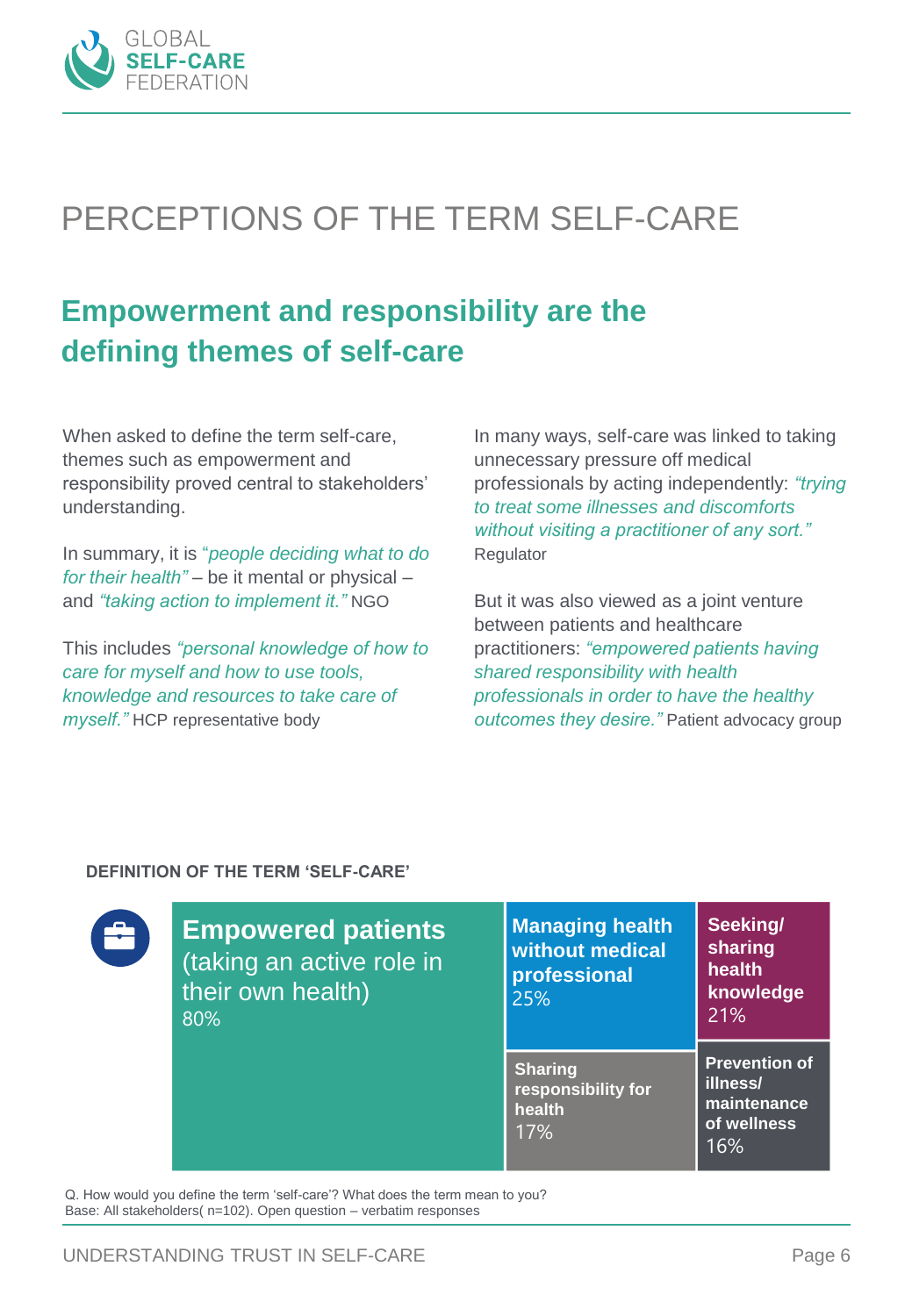

# TRUST IN THE SELF-CARE INDUSTRY OVERALL

#### **Consumer trust in self-care is high, stakeholder trust is weaker**

Three-quarters of all consumers (74%) trust the self-care industry. Professional stakeholders are less convinced with trust levels of 43% and just over one fifth (21%) saying they mistrust the self-care industry. Media coverage was largely factual and informative (59%), with one-fifth being negative (22%).

Four self-care industry sectors were assessed to establish overall trust levels. Of these, stakeholders and consumers both trust medical devices the most due to these being widely used, effective and easy to apply: *"They're very tangible and practical and the level of harm that can be done with them is low in comparison with oral medications".*  HCP representative body

Over-the-counter medicines (OTC) was the second most trusted sector for stakeholders and consumers as the products *"are scrutinised in terms of efficacy and they should not harm people".* Patient advocacy group

The Vitamins and dietary/food supplements sector was the least trusted among professional stakeholders. The principle drawbacks were perceived as irresponsible marketing when manufacturers make *"excessive claims for their products".*  Policymaker

Lack of impact was also raised: "*it's the diet that's important not the supplement."* NGO



#### **LEVEL OF TRUST IN SELF-CARE INDUSTRY**

Q. To what extent do you trust these healthcare industry sectors?

Base: n= All stakeholders (n=102), All consumers (n=7088), Media sentiment 2 million results Charts show the self-care industry average across all sectors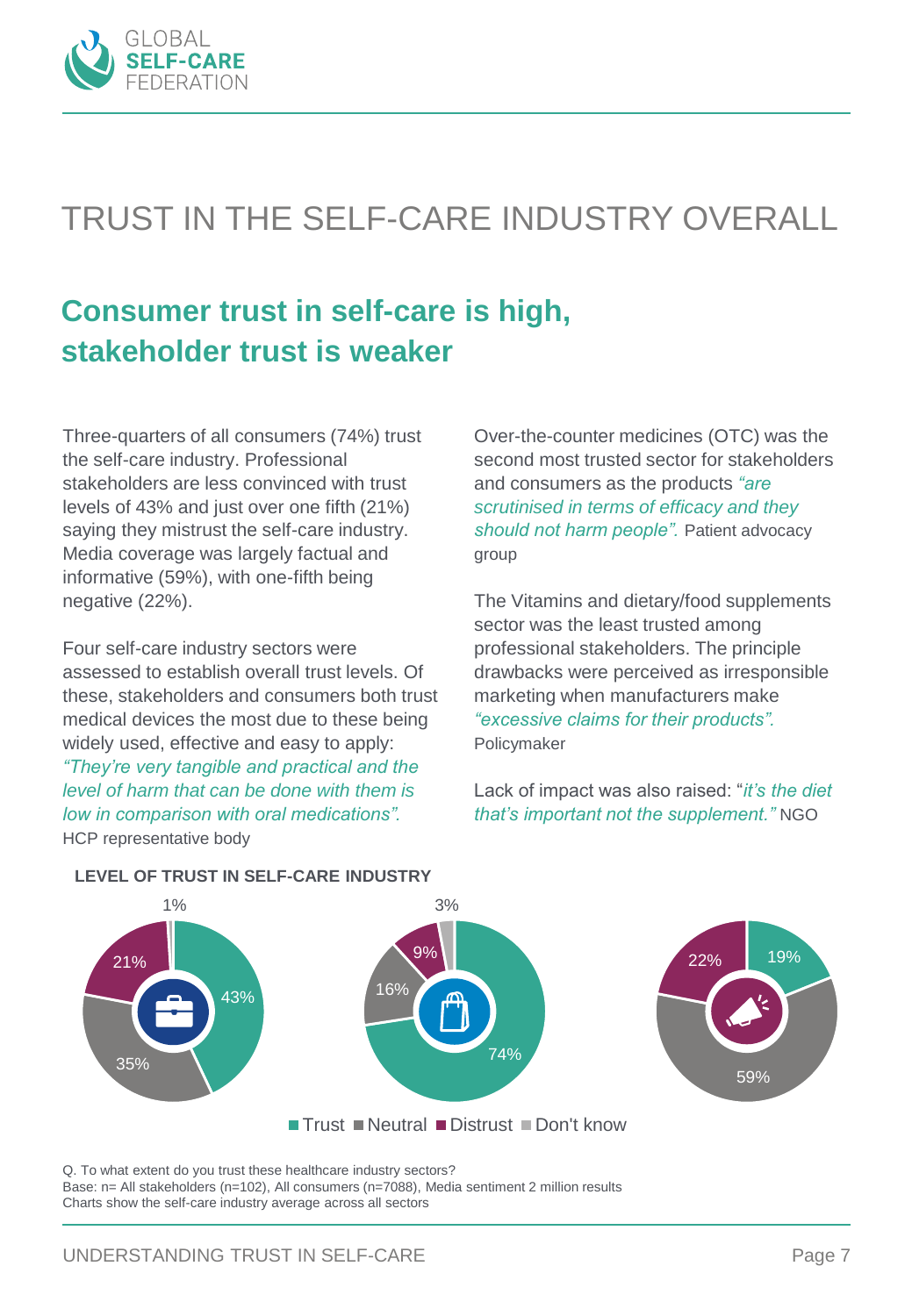

#### TRUST IN THE SELF-CARE INDUSTRY BY REGION

#### **Self-care industry is most trusted in Europe and least trusted in Africa**

Europe is the most trusted region for self-care while Africa/Middle East and Asia are the least trusted by professional stakeholders.

The rigour, application and use of regulation came through as the main differentiator driving the varying degrees of trust across regions.

Europe is most trusted due to its *"experience, testing and knowledge and strong covigilance across countries through the regulation systems."* HCP representative body

Similarly, the self-care industry in North America *"makes sure the systems and decisions are based on experience and testing and knowledge".* HCP representative On the other hand, Asia is criticised for having *"huge production in a very weakly regulated market."* Policymaker

Africa/Middle East is least trusted due to lack of regulation and weak capacity. *"There is least regulation here."* Trade body

*"Regulators' capacity to enforce standards and norms is very weak."* Patient advocacy group

Negative media reports were also most prevalent in Africa.



Q. Which region is most trusted/least trusted for self-care? Base: All stakeholders (n=102)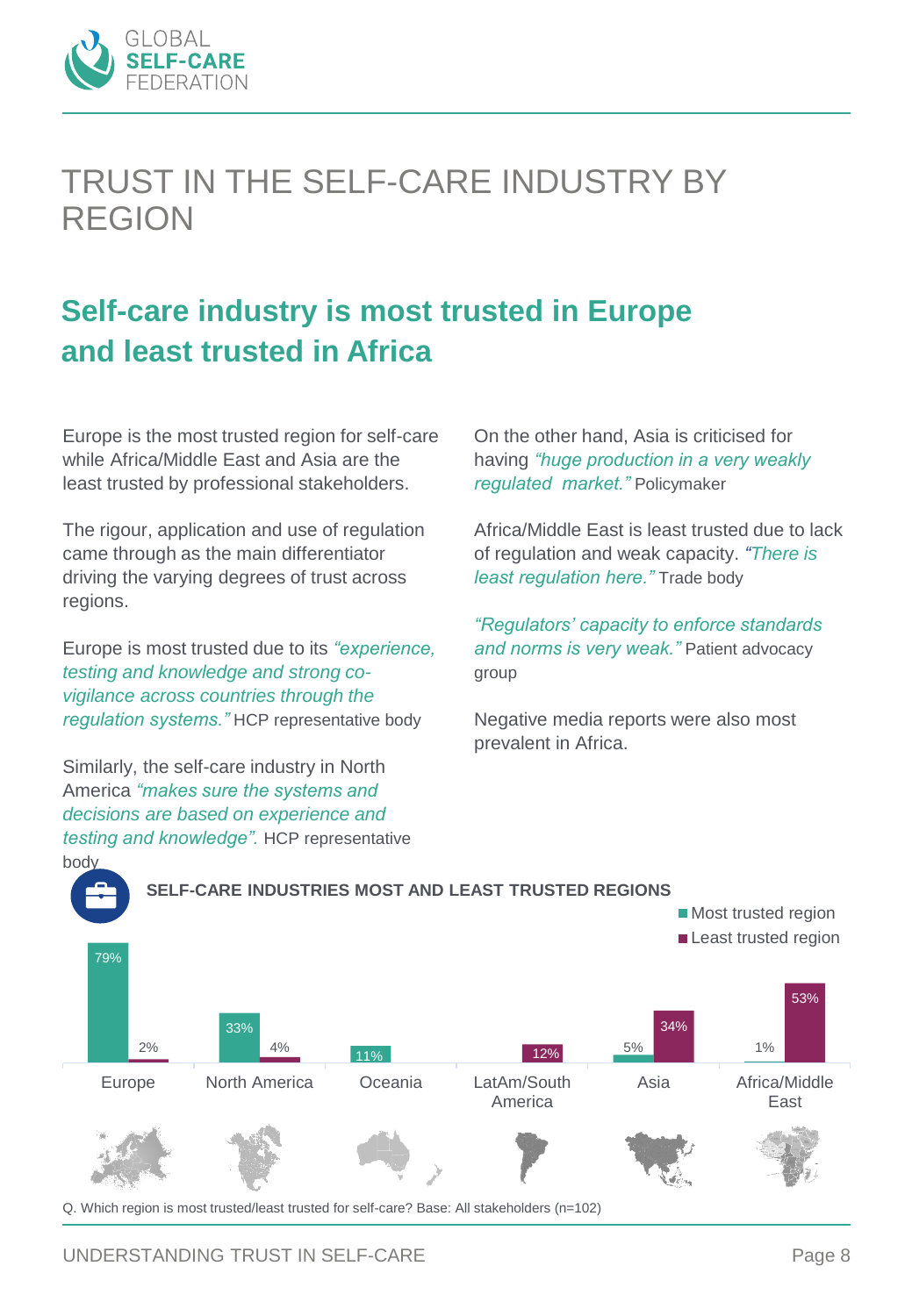

#### DRIVERS OF TRUST IN THE SELF-CARE INDUSTRY

#### **Product safety and efficacy are the main drivers of trust**

Overall, the self-care industry is seen as safe, effective and well-regulated.

Consumers view most attributes positively but stakeholders were more critical, especially on responsible promotion and responsible use of products. These also drew the greatest amount of criticism in the media.

*"There are concerns around the standard of evidence and the extent to which they back up marketing claims."* Regulator

*"People often use products for things that they weren't designed for."* Patient advocacy group

Key driver analysis shows that for stakeholders, product safety is the single most important driver of trust in the self-care industry. For consumers, it is product efficacy that is most important.

That self-care benefits individuals' health and society in general is an important driver of trust for consumers and stakeholders alike.

Stakeholders also recognise that the self-care industry benefits healthcare systems: *"Takes pressure off healthcare systems as people can get hold of devices or medicines."* Patient advocacy group



**SELF-CARE INDUSTRY TRUST DRIVERS** (mean score)

Q. Where 5 is strongly agree and 1 is strongly disagree, please indicate the extent to which you agree or disagree with each statement. Base: n= All stakeholders (n=102), All consumers (n=7088) Self-care industry average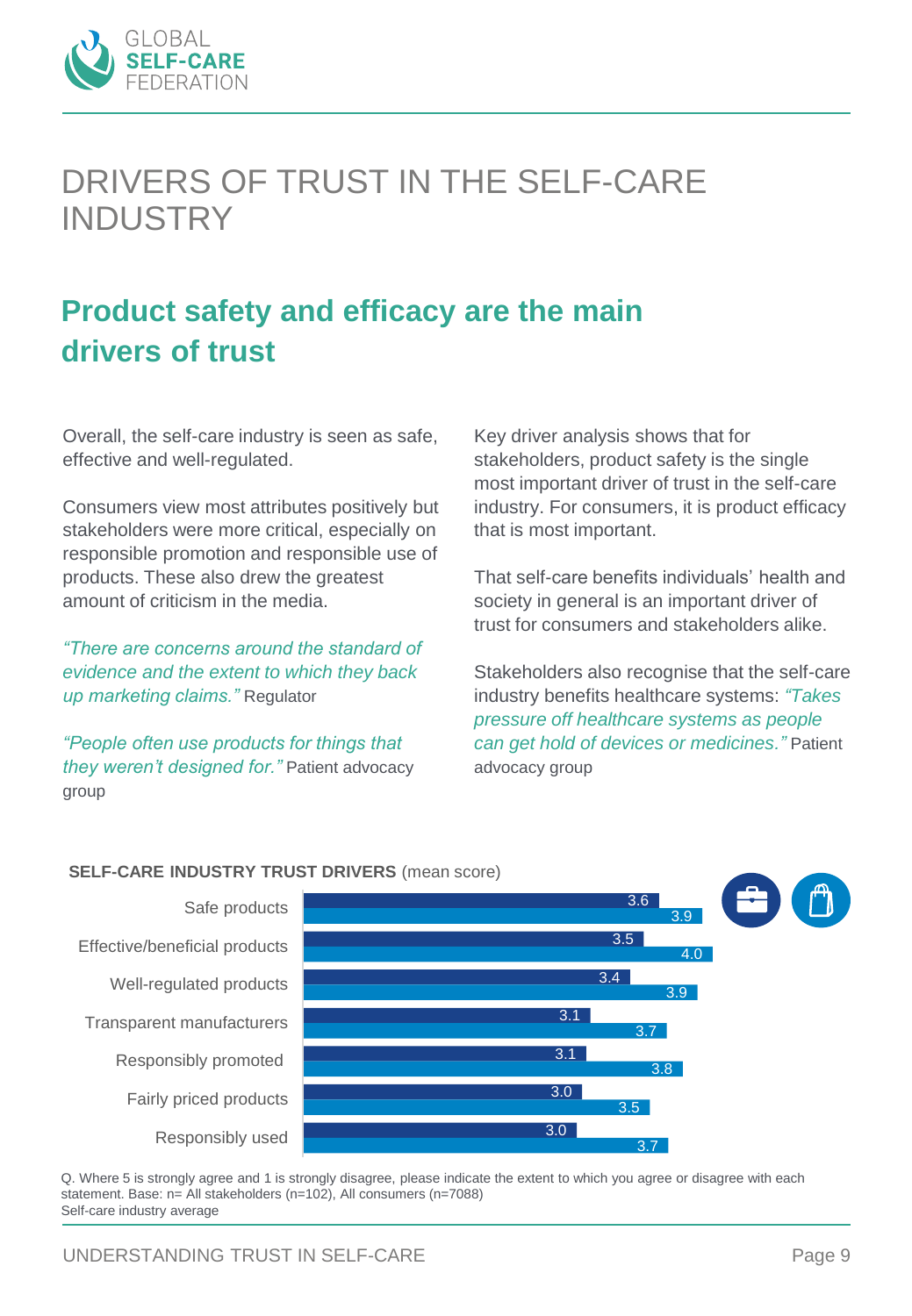

# TRUSTED SOURCES

#### **Scientific journals for stakeholders and healthcare professionals for consumers**

When asked to name their most trusted sources for information relating to the selfcare industry, peer-reviewed scientific journals came out top for stakeholders.

*"A key consideration for anything that's medicinal is that it must be evidence based. …Evidence-based assessments and research on products are more likely to be found in scientific style journals than on current affairs television."* HCP representative body

Recognised industry bodies, NGOs and governmental organisations were cited by a third of stakeholders as a trusted source.

*"I trust WHO and other similar national organisations e.g. CDC, FDA in US and their equivalent in developed countries."* NGO

For consumers, healthcare practitioners were ranked highest as the most trusted sources for information on managing their own health.

*"I trust my doctor's expertise."* Consumer

*"On a personal level I trust the pharmacists."*  NGO

#### **MOST TRUSTED SOURCES FOR INFORMATION ON SELF-CARE** Average rank



Q. What are your most trusted sources for information relating to the self-care industry? Base: All stakeholders (n=102). Based on verbatim responses pen question – verbatim responses

Q. Which of the following sources do you trust the most for information and advice on managing your own health? Base: All consumers (n=7088). Ranked most to least trusted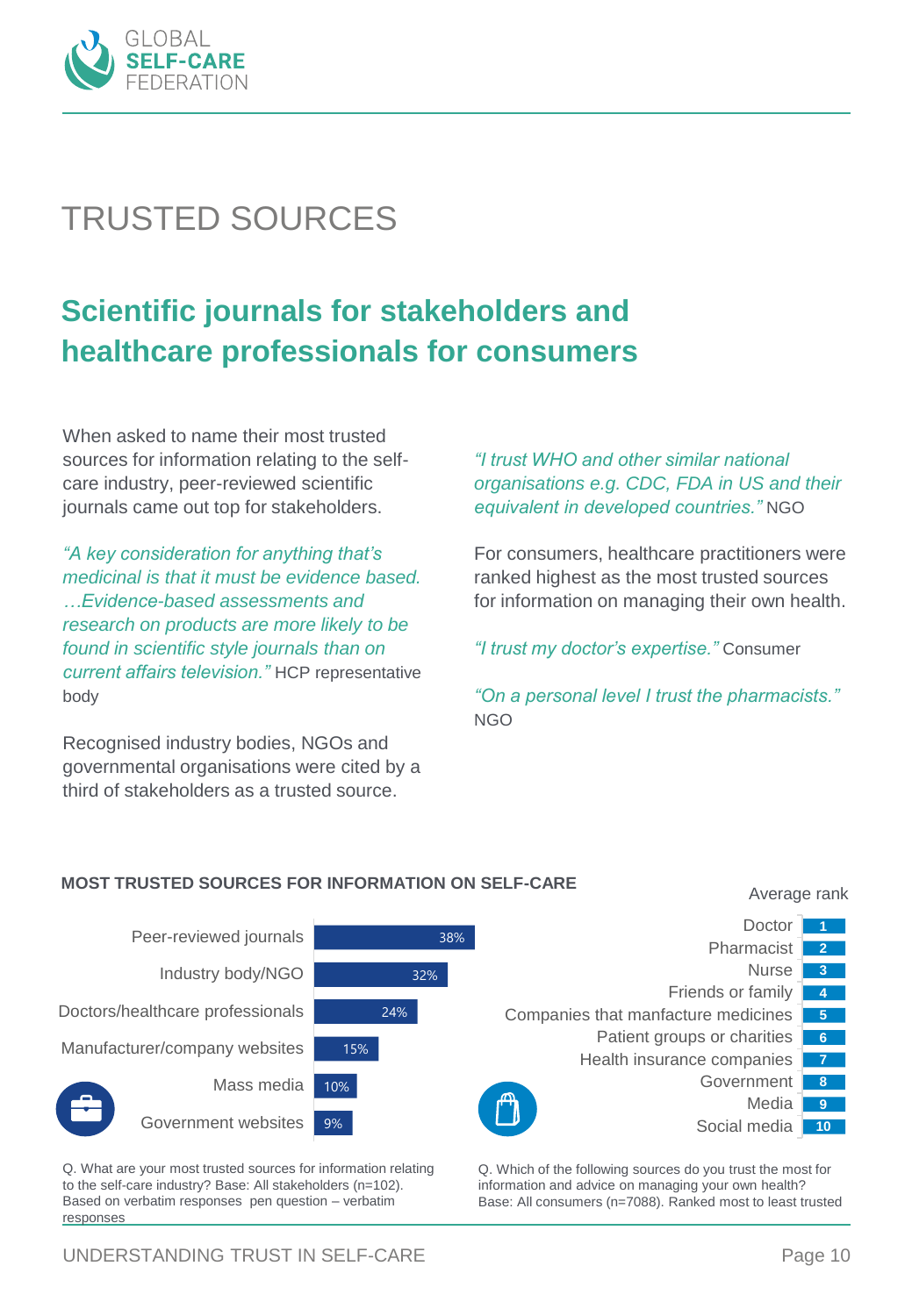

#### IMPROVING TRUST IN SELF-CARE

#### **Stakeholder suggestions for improving trust in the self-care industry**

| <b>Consumer</b><br>education    | "Massive public education. encourage its members to engage the<br>public more in education not just advertising." HCP representative body          |
|---------------------------------|----------------------------------------------------------------------------------------------------------------------------------------------------|
|                                 | "Really contextualise the products/industry[show] evidence as well as<br>stories of how patients improve or benefit from the product." Policymaker |
| <b>Awareness</b>                | "GCSF should have a big role in promoting, monitoring and reporting on<br>self-care related products/industry." NGO                                |
|                                 | "Position the self care industry as partners in the overall challenge to<br><i>improve health.</i> " Policymaker                                   |
| <b>Collaboration</b>            | "Run dialogue and partnerships with other relevant organisations such as<br>WHO and other health professional groups." HCP representative body     |
|                                 | "Work with the professionals who see the patients to ensure everyone is<br>working as one voice." Other stakeholder                                |
| <b>Ethics and</b><br>regulation | "They should have a widely known code of ethics and highlight the work<br>they do." Trade body                                                     |
|                                 | "help regulation in unregulated markets." Policymaker                                                                                              |
| <b>Transparency</b>             | "Transparency is always key. I think that people trust brands that are<br>upright and honest and if there is an issue, talk about it." NGO         |
|                                 | "All the information must be transparent and easily available and shared<br>as easily as possible." HCP representative body                        |

Q. What could the GSCF and its members do to improve trust in the self-care industry? Base: All stakeholders (n=102)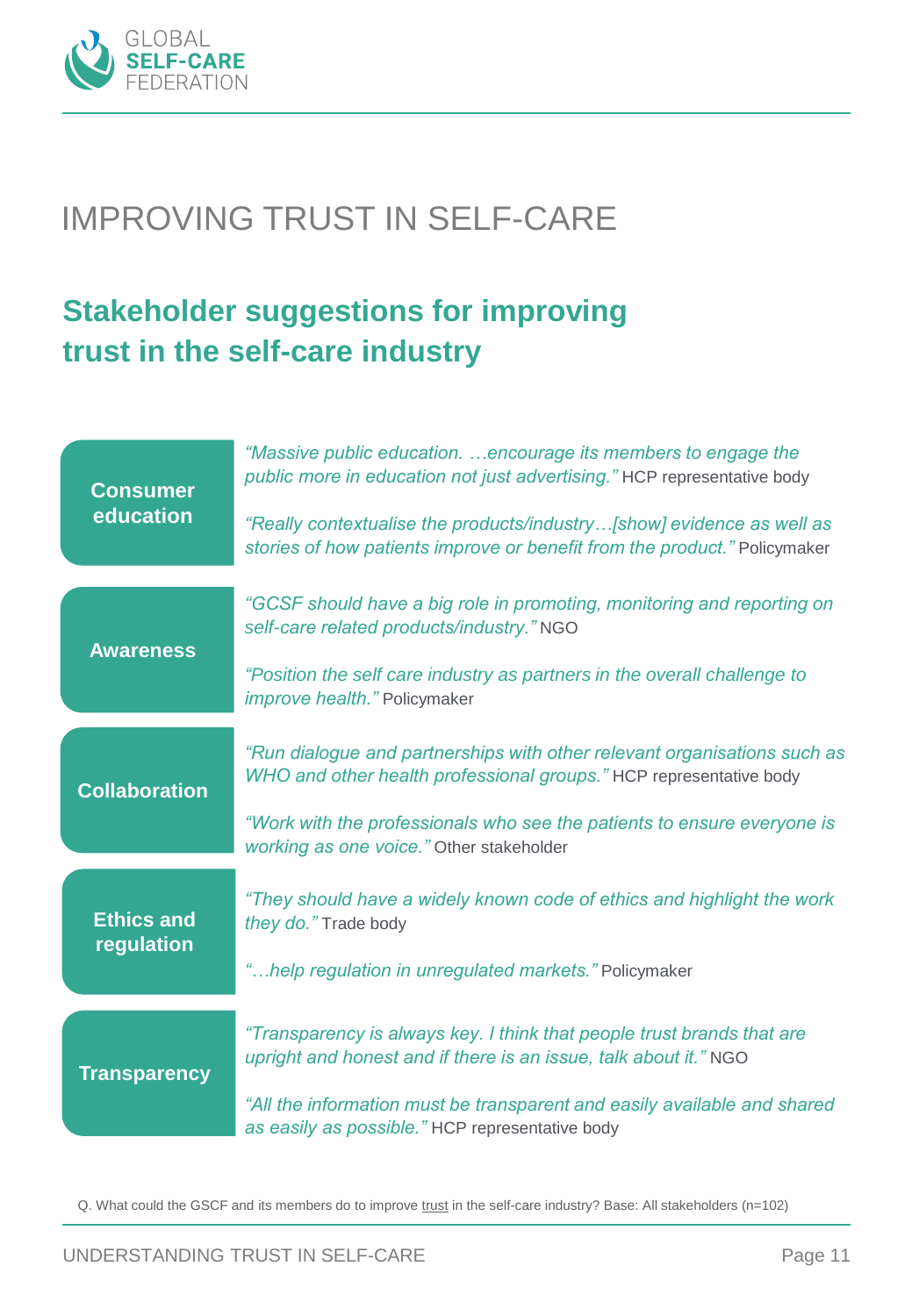#### ABOUT US



The Global Self-Care Federation exists to create a healthier world through better self-care. We represent associations and manufacturers in the self-care industry, working closely with our members and relevant stakeholder groups to ensure evidence-based self-care products and solutions are recognized as key contributors to health for individuals and systems worldwide.

For further information contact: Judy Stenmark, Director General Global Self-Care Federation e. jstenmark@selfcarefederation.org

# echo

Echo Research is an independent, global leader in communications, brand and reputation research. We undertake qualitative / quantitative research and media content analysis globally and provide actionable insights into reputation and brand to drive strategic outcomes.

For further information contact: Sandra Macleod, Group CEO Echo Research e. sandra.macleod@echoresearch.com